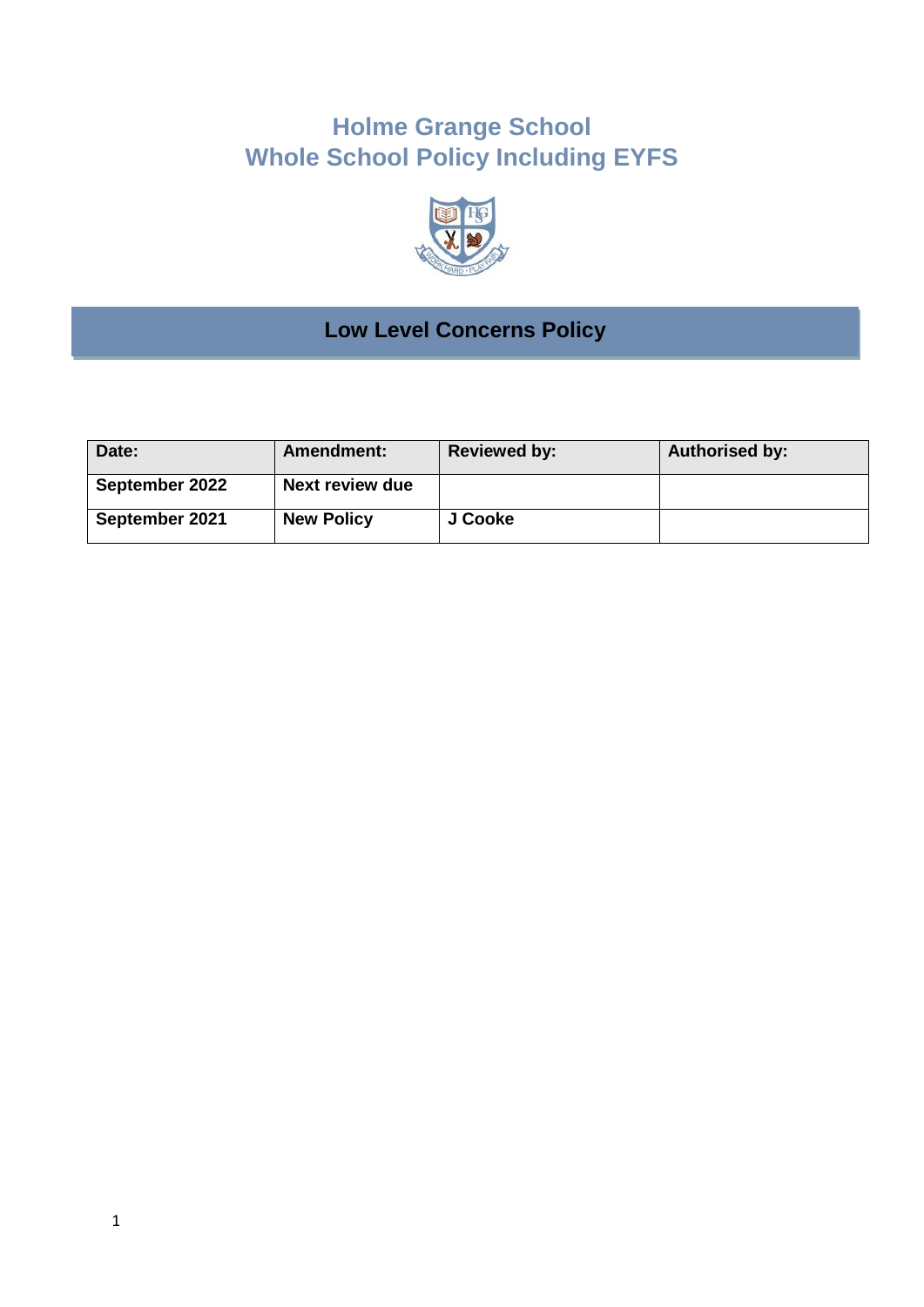#### **Low-Level Concerns Policy**

The overarching aim of Holme Grange School's low-level concern policy and guidance is to facilitate a culture in which Holme Grange School's values, habits and expected behaviours which are set out in the staff Code of Conduct and the Holme Grange Way are lived, constantly monitored and reinforced by all staff.

The intention of this statement is to:

• Maintain a culture of openness, trust and transparency in which staff are confident and clear about expected behaviours of themselves and their colleagues, the delineation of boundaries and reporting lines.

• Ensure staff feel empowered to raise any low-level concern, whether about their own or a

colleague's behaviour, where that behaviour might be construed as falling short of the

standards set out in our Code of Conduct.

• Provide for responsive, sensitive and proportionate handling of such concerns when they are raised

Keeping Children Safe in Education (2021) states that "Governing bodies and proprietors should have policies and processes to deal with concerns which do not meet the threshold (as set out in Section 1 of Part 4 of KCSIE, 2021

The aims of this policy are to:

- Empower staff to feel confident in distinguishing between what is expected and appropriate behaviour from concerning and problematic behaviour, in themselves and others;
- Empower staff to share low level concerns with the DSL or the Head teacher;
- Address unprofessional behaviour and support the individual to correct it at an early stage;
- Provide a responsive, sensitive and proportionate handling of such concerns when they are raised;

• Help identify any weaknesses in Holme Grange School's safeguarding system and address these needs with further training and / or providing information.

This policy applies to all adults who work at Holme Grange School, contractors, volunteers and any visitors.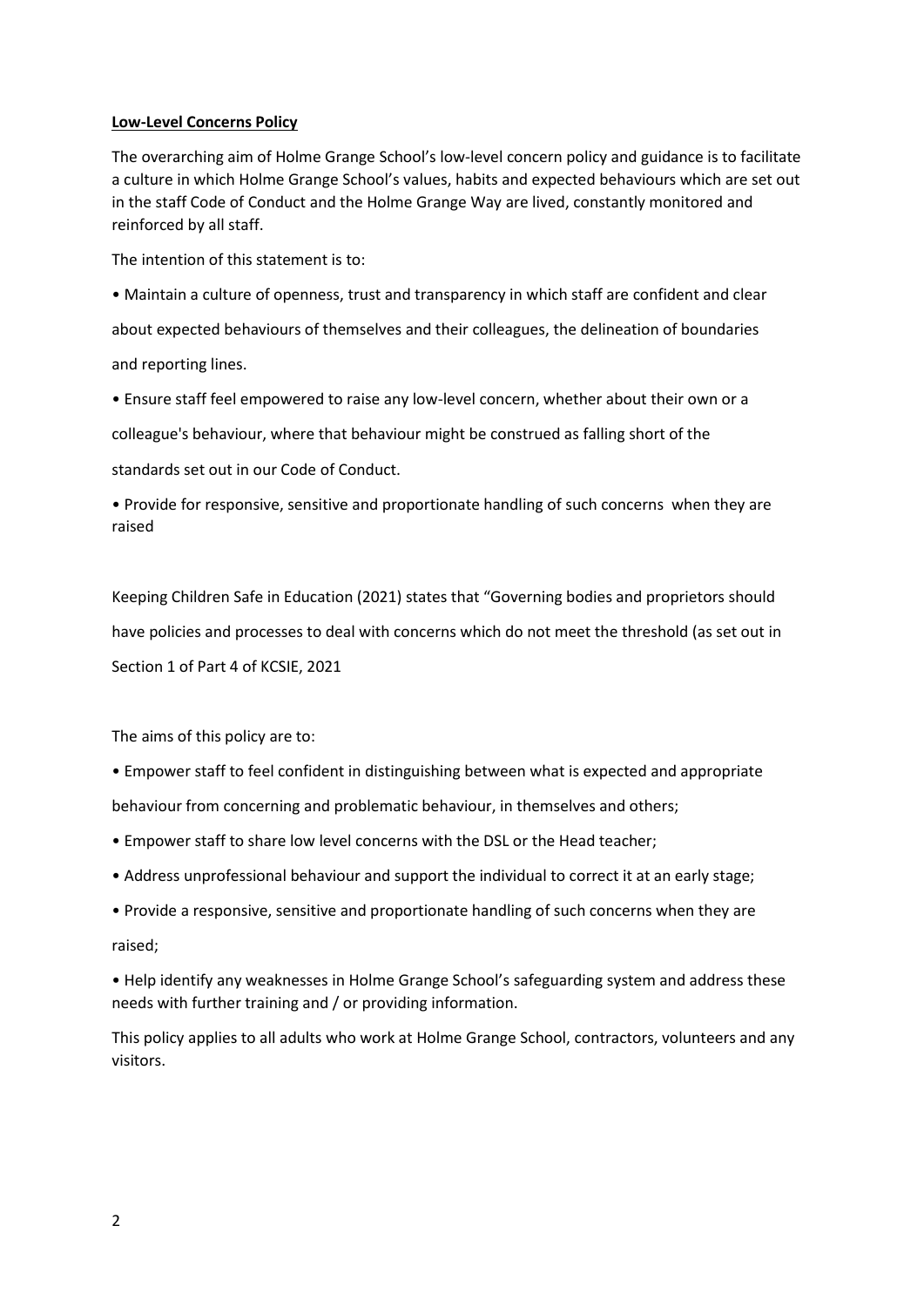## **What is a low-level concern?**

A low-level concern for this purpose is any concern, no matter how small and even if a 'niggling

doubt', that an adult may have acted in a manner inconsistent with Holme Grange School's Code of Conduct or simply – even if not linked to a particular act or omission – a sense of unease as to the adult's behaviour particularly towards or around children.

KCSIE (2021) gives examples of such behaviour:-

Being over friendly towards children

- Having favourites
- Taking photographs of children on their mobile phone
- Engaging with a child on a one-to-one basis in a secluded area or behind a closed door
- Using inappropriate language sexualised, intimidating or offensive language

From time to time an individual may find themselves in a situation which might appear compromising to others or which could be misconstrued. It is recognised that this could be through no fault of their own. Equally, an individual may for whatever reason have behaved in a manner which on reflection he/she considers falls below the standard set out in the Code of Conduct. Self-reporting in these circumstances is encouraged as it demonstrates both awareness of the expected behavioural standards and self-awareness as to the individual's own actions or how they could be perceived. As such Holme Grange School sees self-reporting of low-level concerns as an important means of maintaining a culture where everyone aspires to the highest standards of conduct and behaviour.

## **What should I do if I have a low-level concern?**

Where a low-level concern arises, it should be reported to the DSL, Mrs Jo Cooke or another member of the Safeguarding Team – whoever the individual feels more comfortable speaking to - using the appropriate form (Appendix B) or email as soon as reasonably possible and in any event within 24 hours of becoming aware of it (where the concern relates to a particular incident).

## **How will my low-level concern be handled?**

Whoever has received the low-level concern will discuss the content with the Mrs Jo Cooke (or a member of the Safeguarding team if preferred) as soon as possible and in any event within 24 hours of becoming aware of it.

Should the Low-Level Concern be of a more serious nature (this will be determined by the DSL), it will be shared with the Headteacher, Mrs Robinson, (as required by KCSIE 2021) and a suitable pathway discussed (see below).

The circumstances in which a low-level concern might be reclassified and it is agreed that the threshold for an allegation has been reached are: where:

• The threshold is met for a higher-level concern/allegation (as set out in KCSIE 2021, Part 4,section 1)

• There is a pattern of low-level concerns which collectively amount to a higher-level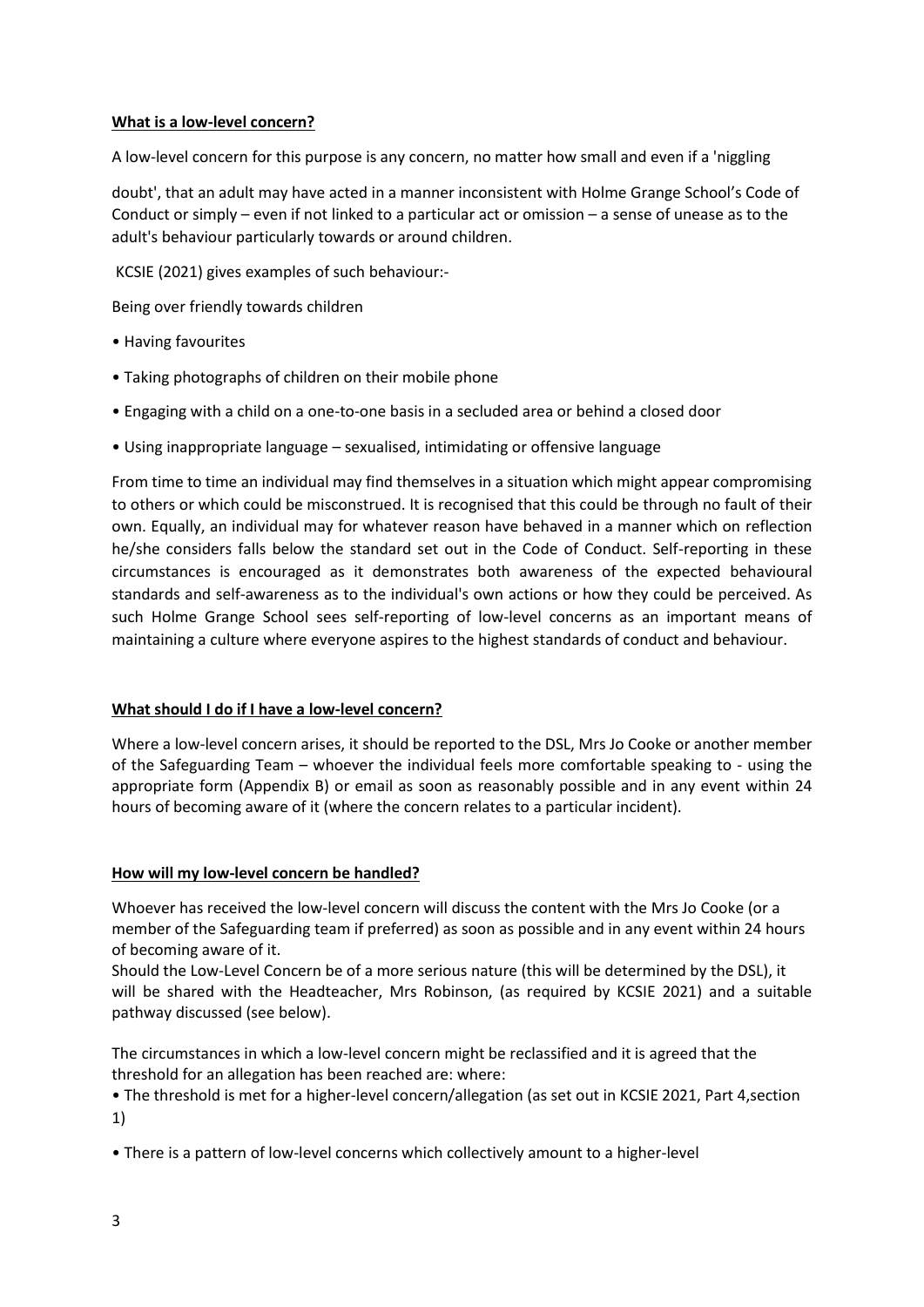#### concern/allegation

• There is other information which when considered leads to a higher-level concern/allegation.

Where the DSL and/or the Headteacher are in any doubt whatsoever, advice will be sought from theLADO, if necessary on a no-names basis.

Having established that the concern is low-level, Mrs Jo Cooke or Mrs Robinson will discuss the next steps forward. This may involve speaking with the individual who has raised it and taking any other steps to investigate it as necessary. It may also involve having discussions with HR (this may be done by having a "no names" conversation), and the DSL to see what might be the most appropriate way forward and which would be the most helpful and supportive for the individuals concerned. Most lowlevel concerns, by their very nature, are likely to be minor and will be dealt with by means of management guidance, training or any other relevant intervention.

There is a flow chart in Appendix A which outlines the process.

## **Concerns about reporting**

All staff should be reassured that reporting a low-level concern could just indicate that a member of staff requires extra training or isn't aware that their actions could result in allegations. By bringing your concern forward you could do much to help an individual in their professional development and learning as well as helping to prevent a false allegation from occurring.

It will be possible for your identity to be kept anonymous, provided the allegation does not cross any safeguarding thresholds.

If any individual feels unhappy with any stage of the process, and particularly that they are not being listened to and their low-level concern is not being heard, they may contact Holme Grange School's Safeguarding Governor, Railton Blyth [rblyth.hggovernor@holmegrange.org](mailto:rblyth.hggovernor@holmegrange.org)

## **What records will be kept?**

Where a low-level concern has been communicated, a confidential record will be kept in a central file overseen by the Headteacher, Mrs Robinson. This is necessary to enable any patterns to be identified. However, no record will be made of the concern on the individual's personnel file (and no mention made in job references) unless either (a) the concern (or group of concerns) has been reclassified as a higher-level concern as above or (b) the concern (or group of concerns) is sufficiently serious to result in formal action under the School's grievance, capability or disciplinary procedure. The confidential record will include details of the concern, the context in which the concern arose and any action taken. The name of the individual sharing the concern is noted. Records are reviewed annually to ascertain any potential patterns of concerning or inappropriate behaviours – whether this be regards an individual or Holme Grange School culture as a whole. The review will be presented to a Governing Board meeting with any recommendations as to whether further or revised training should be implemented as a result.

The record of an individual will be kept for the duration that the individual is employed at Holme Grange School and for 5 years thereafter.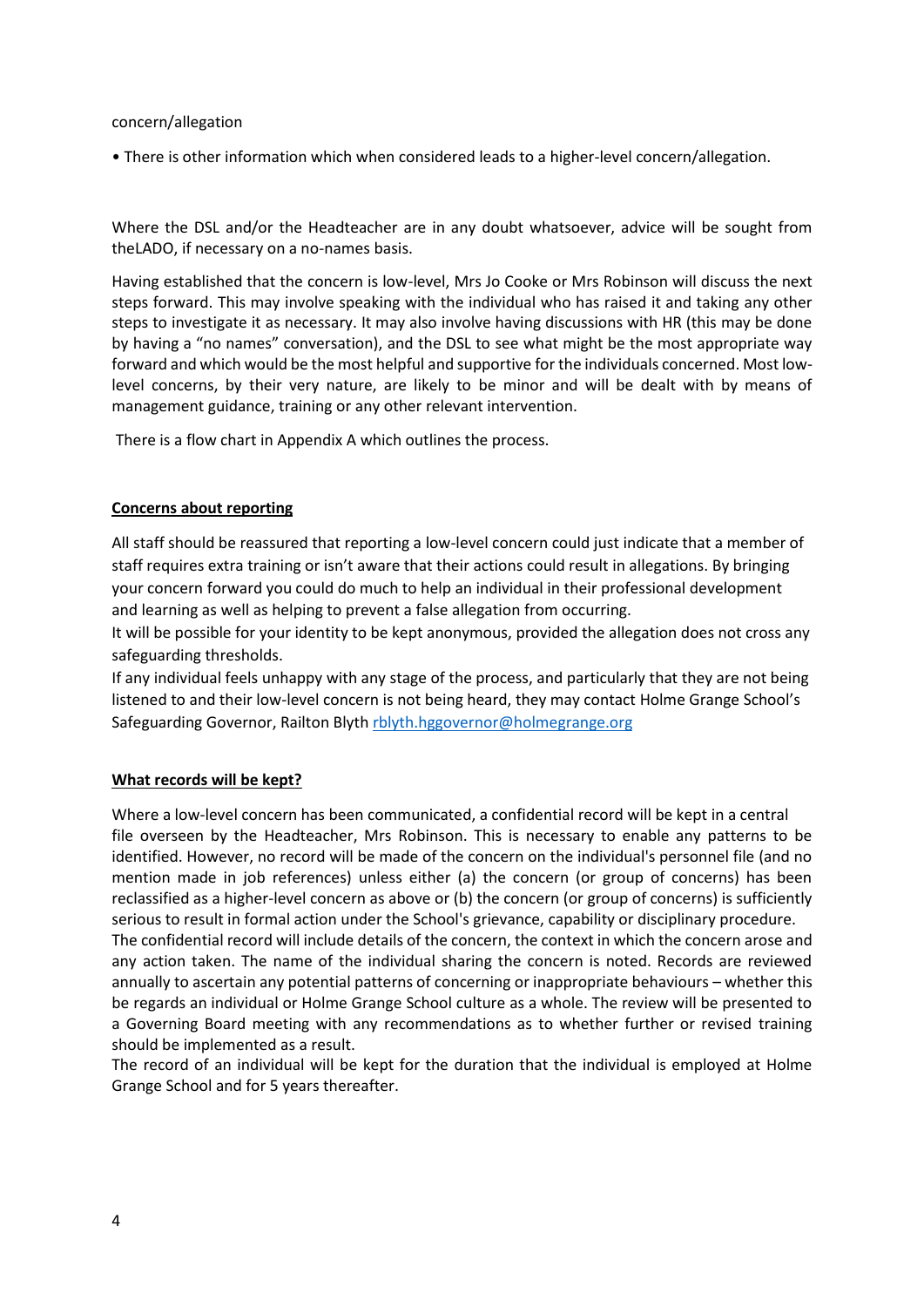#### **Appendix A**

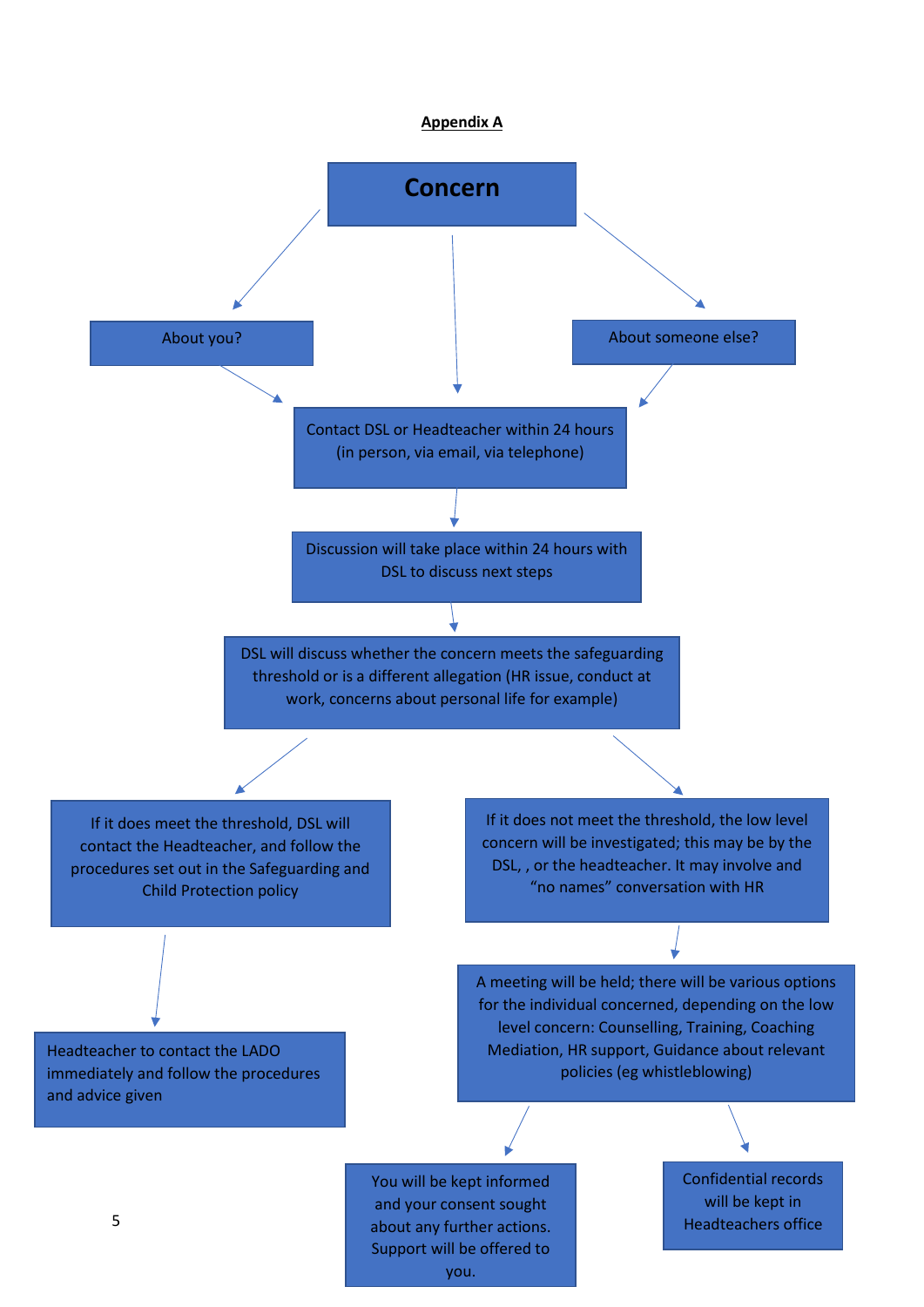## **Appendix B**

## **Low-level concern form**



Please use this form to share any concern – no matter how small, and even if no more than causing a sense of unease or a "nagging doubt" – that an adult may have acted in a way that:

- Is inconsistent with Holme Grange School's Staff Code of Conduct, including inappropriate conduct outside of work, and
- Does meet the allegation threshold, or is otherwise not serios enough to consider referral to the LADO

You should provide a concise record – including a brief context in which the low-level concern arose and details which are chronological, and as precise and as accurate as possible – of any such concern and relevant incident (s). Please use a separate sheet if necessary.

The record must ne signed, timed and dated

**Name** 

**Department& Role**

**Details of the concern**

Signed : Time &date: